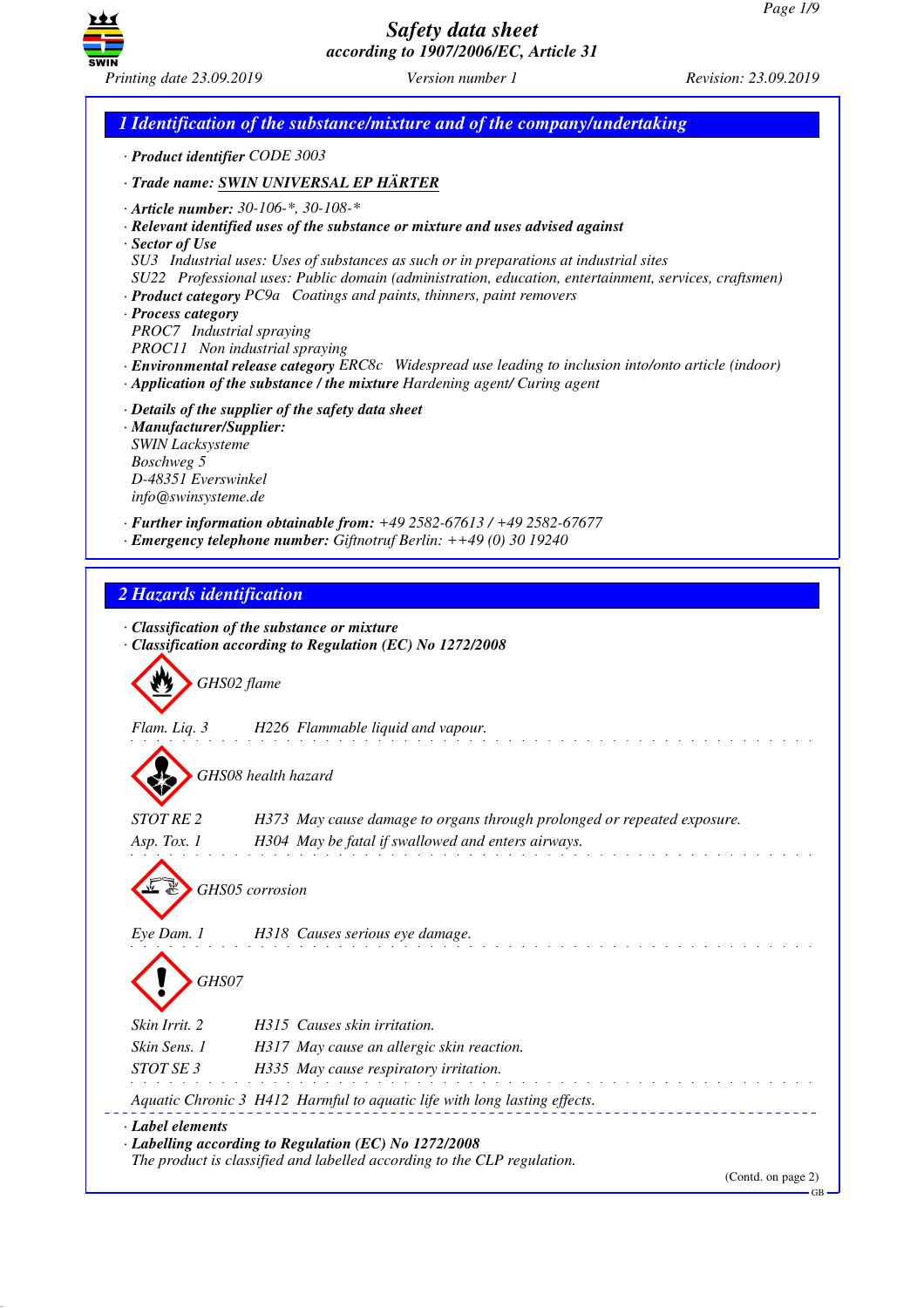

*Trade name: SWIN UNIVERSAL EP HÄRTER*

| · Hazard pictograms            | (Contd. of page 1)                                                                                                                                 |  |
|--------------------------------|----------------------------------------------------------------------------------------------------------------------------------------------------|--|
|                                |                                                                                                                                                    |  |
|                                |                                                                                                                                                    |  |
| GHS05<br>GHS02                 | GHS07<br>GHS08                                                                                                                                     |  |
| · Signal word Danger           |                                                                                                                                                    |  |
|                                | · Hazard-determining components of labelling:                                                                                                      |  |
|                                | C18-unsatd., branched and linear, tetraethylenepentamine andtriethylenetetramine                                                                   |  |
| xylene                         |                                                                                                                                                    |  |
| $butan-1-ol$                   | 2,4,6-tris(dimethylaminomethyl)phenol                                                                                                              |  |
|                                | 3,6,9-triazaundecamethylenediamine                                                                                                                 |  |
| · Hazard statements            |                                                                                                                                                    |  |
|                                | H226 Flammable liquid and vapour.                                                                                                                  |  |
| H315 Causes skin irritation.   |                                                                                                                                                    |  |
|                                | H318 Causes serious eye damage.                                                                                                                    |  |
|                                | H317 May cause an allergic skin reaction.                                                                                                          |  |
|                                | H335 May cause respiratory irritation.                                                                                                             |  |
|                                | H373 May cause damage to organs through prolonged or repeated exposure.                                                                            |  |
|                                | H304 May be fatal if swallowed and enters airways.                                                                                                 |  |
|                                | H412 Harmful to aquatic life with long lasting effects.                                                                                            |  |
| · Precautionary statements     |                                                                                                                                                    |  |
| P <sub>260</sub>               | Do not breathe mist/vapours/spray.                                                                                                                 |  |
| P271                           | Use only outdoors or in a well-ventilated area.                                                                                                    |  |
| P <sub>280</sub>               | Wear protective gloves/protective clothing/eye protection/face protection.                                                                         |  |
|                                | P301+P330+P331 IF SWALLOWED: rinse mouth. Do NOT induce vomiting.                                                                                  |  |
|                                | P305+P351+P338 IF IN EYES: Rinse cautiously with water for several minutes. Remove contact lenses, if<br>present and easy to do. Continue rinsing. |  |
| P309+P311                      | IF exposed or if you feel unwell: Call a POISON CENTER or doctor/physician.                                                                        |  |
| <i>P501</i>                    | Dispose of contents/container in accordance with local/regional/national/international<br>regulations.                                             |  |
| $\cdot$ Other hazards -        |                                                                                                                                                    |  |
|                                | · Results of PBT and vPvB assessment                                                                                                               |  |
| · <b>PBT</b> : Not applicable. |                                                                                                                                                    |  |

*· vPvB: Not applicable.*

## *3 Composition/information on ingredients*

*· Chemical characterisation: Mixtures*

*· Description: Mixture of substances listed below with nonhazardous additions.*

| · Dangerous components:                                                                                 |                                                                                                                                                                                                                                         |                        |  |
|---------------------------------------------------------------------------------------------------------|-----------------------------------------------------------------------------------------------------------------------------------------------------------------------------------------------------------------------------------------|------------------------|--|
| CAS: 1330-20-7<br>EINECS: 215-535-7                                                                     | xylene<br>$\diamondsuit$ Flam. Liq. 3, H226; $\diamondsuit$ STOT RE 2, H373; Asp. Tox. 1,<br>Reg.nr.: 01-2119488216-32-XXXX   H304; Acute Tox. 4, H312; Acute Tox. 4, H332; Skin Irrit.<br>2, H315; Eye Irrit. 2, H319; STOT SE 3, H335 | $\overline{25} - 50\%$ |  |
| $CAS: 108-65-6$<br>EINECS: 203-603-9<br>Reg.nr.: 01-2119475791-29-XXXX                                  | 2-methoxy-1-methylethyl acetate<br>$\otimes$ Flam. Liq. 3, H226                                                                                                                                                                         | $10 - 25%$             |  |
| EC number: 918-668-5                                                                                    | Hydrocarbons, C9, aromatics<br>Reg.nr.: 01-2119455851-35-XXXX Tann. Liq. 3, H226; Asp. Tox. 1, H304; A Aquatic Chronic 2, H411; $\circled$ STOT SE 3, H335-H336                                                                         | $10 - 25%$             |  |
| CAS: 157707-73-8<br>NLP: 500-382-3<br>Reg.nr.: 01-2119972324-36-XXXX $\leftrightarrow$ Eye Dam. 1, H318 | C18-unsatd., branched and linear, tetraethylenepentamine<br>andtriethylenetetramine                                                                                                                                                     | $10 - 25%$             |  |
|                                                                                                         |                                                                                                                                                                                                                                         | (Contd. on page 3)     |  |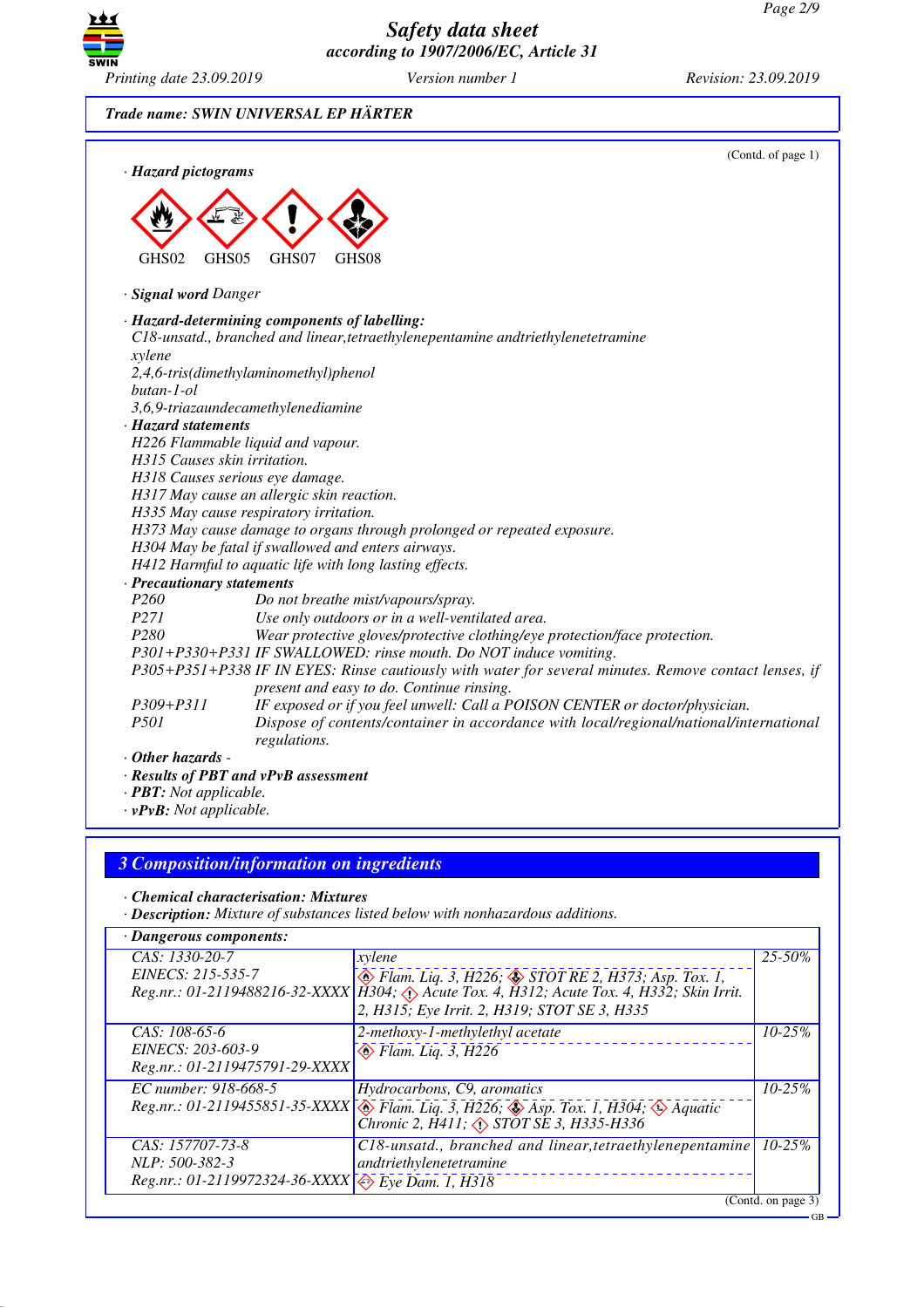

## *Trade name: SWIN UNIVERSAL EP HÄRTER*

|                                                                                 |                                                                                                                                                                                               | (Contd. of page 2) |
|---------------------------------------------------------------------------------|-----------------------------------------------------------------------------------------------------------------------------------------------------------------------------------------------|--------------------|
| $CAS: 71-36-3$                                                                  | butan-1-ol                                                                                                                                                                                    | $2.5 - 10\%$       |
| EINECS: 200-751-6                                                               | $\Leftrightarrow$ Flam. Liq. 3, H226; $\Leftrightarrow$ Eye Dam. 1, H318; $\Leftrightarrow$ Acute Tox.<br>Reg.nr.: 01-2119484630-38-XXXX   4, H302; Skin Irrit. 2, H315; STOT SE 3, H335-H336 |                    |
| CAS: 123-86-4                                                                   | n-butyl acetate                                                                                                                                                                               | $2.5 - 10\%$       |
| EINECS: 204-658-1                                                               | $\circledcirc$ Flam. Liq. 3, H226; $\circledcirc$ STOT SE 3, H336                                                                                                                             |                    |
| Reg.nr.: 01-2119485493-29-XXXX                                                  |                                                                                                                                                                                               |                    |
| $CAS: 90-72-2$                                                                  | 2,4,6-tris(dimethylaminomethyl)phenol                                                                                                                                                         | $2.5 - 10\%$       |
| EINECS: 202-013-9<br>Reg.nr.: 01-2119560597-27-XXXX   H302; Skin Sens. 1B, H317 | $\Leftrightarrow$ Skin Corr. 1C, H314; Eye Dam. 1, H318; $\Leftrightarrow$ Acute Tox. 4,                                                                                                      |                    |
|                                                                                 |                                                                                                                                                                                               |                    |
| CAS: 112-57-2                                                                   | 3,6,9-triazaundecamethylenediamine                                                                                                                                                            | $\leq 2.5\%$       |
| EINECS: 203-986-2                                                               | $\Leftrightarrow$ Skin Corr. 1B, H314; $\Leftrightarrow$ Aquatic Chronic 2, H411;                                                                                                             |                    |
|                                                                                 | Reg.nr.: 01-2119972324-36-XXXX $\langle \cdot \rangle$ Acute Tox. 4, H302; Acute Tox. 4, H312; Skin Sens. 1,                                                                                  |                    |
|                                                                                 | H317<br>$0.1 \quad 11 \quad 11$<br>$\mathbf{1}$<br>$\mathcal{C}$ and $\mathcal{C}$                                                                                                            |                    |

*· Additional information: For the wording of the listed hazard phrases refer to section 16.*

## *4 First aid measures*

*· Description of first aid measures*

*· General information: Personal protection for the First Aider.*

- *· After inhalation:*
- *Supply fresh air.*

*Seek medical treatment in case of complaints.*

*· After skin contact:*

*Immediately wash with water and soap and rinse thoroughly.*

*If skin irritation continues, consult a doctor.*

*· After eye contact:*

*Rinse opened eye for several minutes under running water.*

*Seek medical treatment.*

- *· After swallowing: Do not induce vomiting; call for medical help immediately.*
- *· Information for doctor:*
- *· Most important symptoms and effects, both acute and delayed No further relevant information available.*
- *· Indication of any immediate medical attention and special treatment needed*

*No further relevant information available.*

### *5 Firefighting measures*

*· Extinguishing media*

- *· Suitable extinguishing agents:*
- *CO2, powder or water spray. Fight larger fires with water spray or alcohol resistant foam.*
- *· For safety reasons unsuitable extinguishing agents: Water with full jet*
- *· Special hazards arising from the substance or mixture No further relevant information available.*
- *· Advice for firefighters*
- *· Protective equipment: Mouth respiratory protective device.*

### *6 Accidental release measures*

- *· Personal precautions, protective equipment and emergency procedures Wear protective equipment. Keep unprotected persons away. Ensure adequate ventilation*
- *· Environmental precautions: Do not allow to enter sewers/ surface or ground water.*

*· Methods and material for containment and cleaning up:*

*Absorb with liquid-binding material (sand, diatomite, acid binders, universal binders, sawdust). Dispose contaminated material as waste according to item 13.*

### *· Reference to other sections*

*See Section 7 for information on safe handling.*

(Contd. on page 4)

GB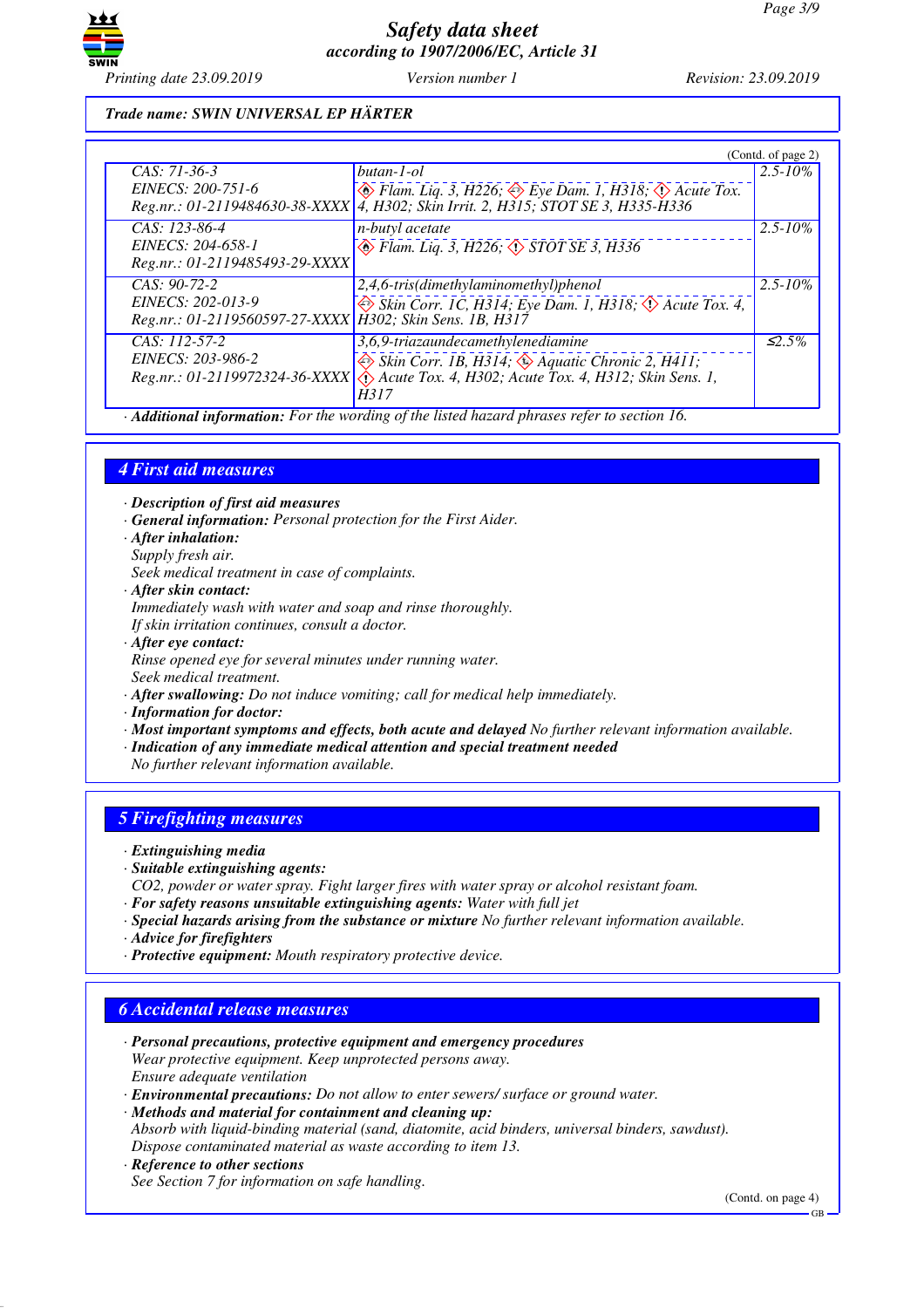

*Trade name: SWIN UNIVERSAL EP HÄRTER*

*See Section 8 for information on personal protection equipment.*

## *7 Handling and storage*

#### *· Handling:*

- *· Precautions for safe handling Ensure good ventilation/exhaustion at the workplace. Restrict the quantity stored at the work place.*
- *· Information about fire and explosion protection: Fumes can combine with air to form an explosive mixture. Flammable gas-air mixtures may form in empty receptacles. Keep ignition sources away - Do not smoke. Use explosion-proof apparatus / fittings and spark-proof tools. Protect against electrostatic charges.*
- *· Conditions for safe storage, including any incompatibilities*
- *· Storage:*
- *· Requirements to be met by storerooms and receptacles: Provide solvent resistant, sealed floor.*

*Suitable material for receptacles and pipes: steel or stainless steel.*

- *· Information about storage in one common storage facility: Not required.*
- *· Further information about storage conditions: Keep container tightly sealed.*
- *· Specific end use(s) No further relevant information available.*

*8 Exposure controls/personal protection*

*· Additional information about design of technical facilities: No further data; see item 7.*

*· Control parameters*

| · Ingredients with limit values that require monitoring at the workplace:                                                                                              |
|------------------------------------------------------------------------------------------------------------------------------------------------------------------------|
| 108-65-6 2-methoxy-1-methylethyl acetate                                                                                                                               |
| WEL Short-term value: 548 mg/m <sup>3</sup> , 100 ppm                                                                                                                  |
| Long-term value: 274 mg/m <sup>3</sup> , 50 ppm                                                                                                                        |
| Sk                                                                                                                                                                     |
| 71-36-3 butan-1-ol                                                                                                                                                     |
| WEL Short-term value: $154$ mg/m <sup>3</sup> , 50 ppm                                                                                                                 |
| Sk                                                                                                                                                                     |
| 123-86-4 n-butyl acetate                                                                                                                                               |
| WEL Short-term value: 966 mg/m <sup>3</sup> , 200 ppm                                                                                                                  |
| Long-term value: $724$ mg/m <sup>3</sup> , 150 ppm                                                                                                                     |
| · Additional information: The lists valid during the making were used as basis.                                                                                        |
| $\cdot$ Exposure controls                                                                                                                                              |
| · Personal protective equipment:                                                                                                                                       |
| · General protective and hygienic measures:                                                                                                                            |
| Keep away from foodstuffs, beverages and feed.                                                                                                                         |
| Immediately remove all soiled and contaminated clothing                                                                                                                |
| Wash hands before breaks and at the end of work.                                                                                                                       |
| Do not inhale gases / fumes / aerosols.                                                                                                                                |
| Avoid contact with the eyes and skin.                                                                                                                                  |
| · Respiratory protection:                                                                                                                                              |
| Use suitable respiratory protective device in case of insufficient ventilation.                                                                                        |
| In case of brief exposure or low pollution use respiratory filter device. In case of intensive or longer exposure<br>use self-contained respiratory protective device. |
| Filter A2/P2                                                                                                                                                           |
| (Contd. on page 5)<br>$GB -$                                                                                                                                           |

(Contd. of page 3)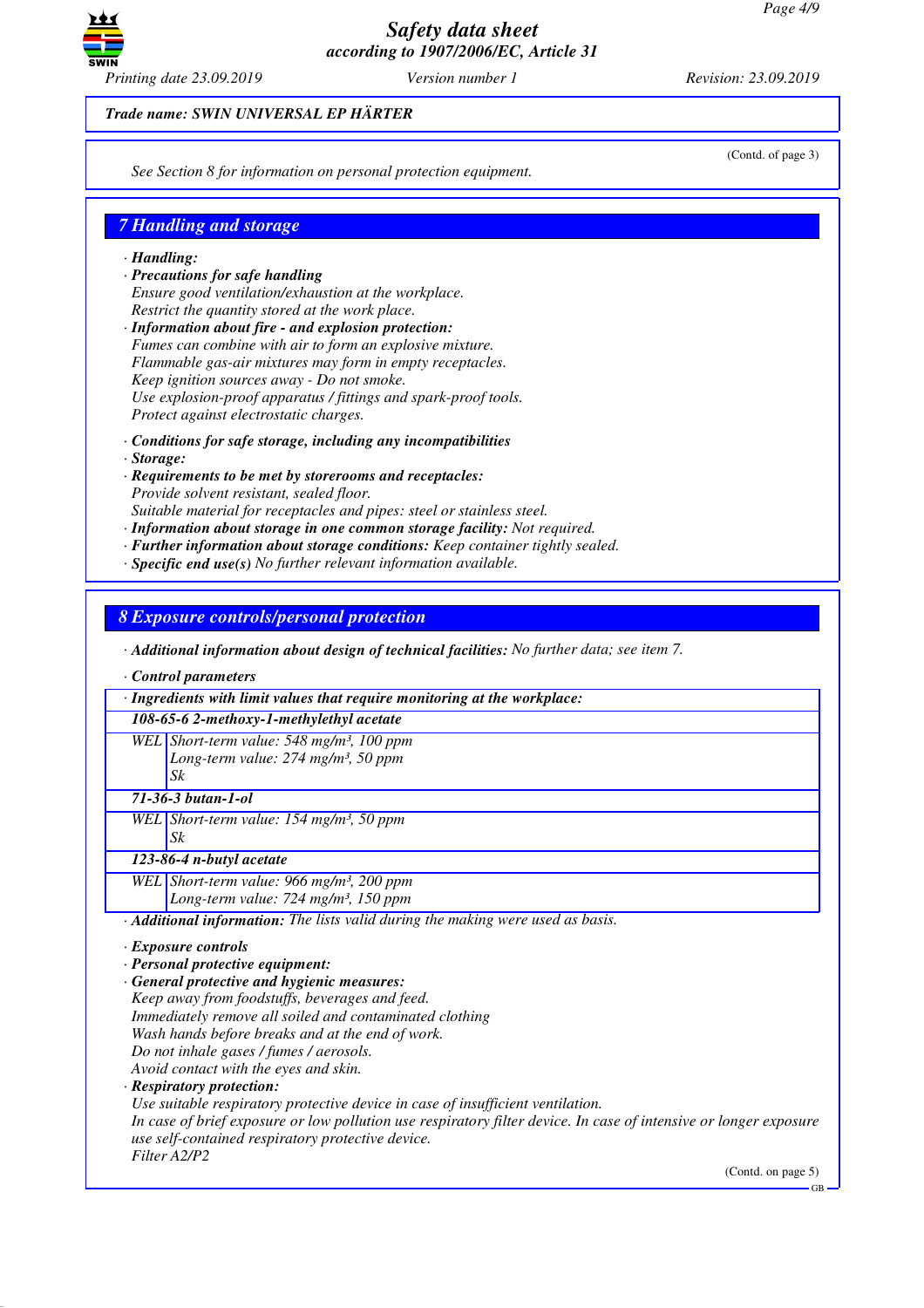

(Contd. of page 4)

*Trade name: SWIN UNIVERSAL EP HÄRTER*

### *· Protection of hands:*

*Only use chemical-protective gloves with CE-labelling of category III.*



\_S*Protective gloves*

*Preventive skin protection by use of skin-protecting agents is recommended.*

#### *· Material of gloves*

*The selection of the suitable gloves does not only depend on the material, but also on further marks of quality and varies from manufacturer to manufacturer. As the product is a preparation of several substances, the resistance of the glove material can not be exactly calculated in advance and has therefore to be checked prior to the application.*

*As protection from splashes gloves made of the following materials are suitable:*

*Nitrile rubber (Ansell Sol-Vex®)*

*Recommended thickness of the material:* ≥ *0.4 mm*

- *· Penetration time of glove material*
- *Value for the permeation: Level*  $\leq$  *I*

*The exact break through time has to be found out by the manufacturer of the protective gloves and has to be observed.*

- *· For the permanent contact => 480 minutes gloves made of the following materials are suitable: HPPE-laminatet film (Ansell Barrier®)*
- *· Eye protection:*



\_R*Tightly sealed goggles*

### *· Body protection:*

*Protective clothing, anti-static (TYVEK® CLASSIC PLUS) Safety shoes/boots, antstatic*

## *9 Physical and chemical properties*

- *· Information on basic physical and chemical properties*
- *· General Information*

| $\cdot$ Appearance:                                      |                                                                                                 |
|----------------------------------------------------------|-------------------------------------------------------------------------------------------------|
| Form:                                                    | Fluid                                                                                           |
| Colour:                                                  | <i>Colourless</i>                                                                               |
| $\cdot$ Odour:                                           | Aromatic                                                                                        |
| $\cdot$ Odour threshold:                                 | Not determined.                                                                                 |
| $\cdot$ pH-value                                         | Not applicable.                                                                                 |
| $\cdot$ Change in condition                              |                                                                                                 |
| Melting point/freezing point:                            | Undetermined.                                                                                   |
| Initial boiling point and boiling range: $116^{\circ}$ C |                                                                                                 |
| $\cdot$ Flash point:                                     | 23 - 60 °C                                                                                      |
| $\cdot$ Flammability (solid, gas):                       | Not applicable.                                                                                 |
| $\cdot$ Ignition temperature:                            | 225 °C                                                                                          |
| $\cdot$ Decomposition temperature:                       | Not determined.                                                                                 |
| · Auto-ignition temperature:                             | Product is not selfigniting.                                                                    |
| $\cdot$ Explosive properties:                            | Product is not explosive. However, formation of explosive air/<br>vapour mixtures are possible. |
|                                                          | (Contd. on page 6)                                                                              |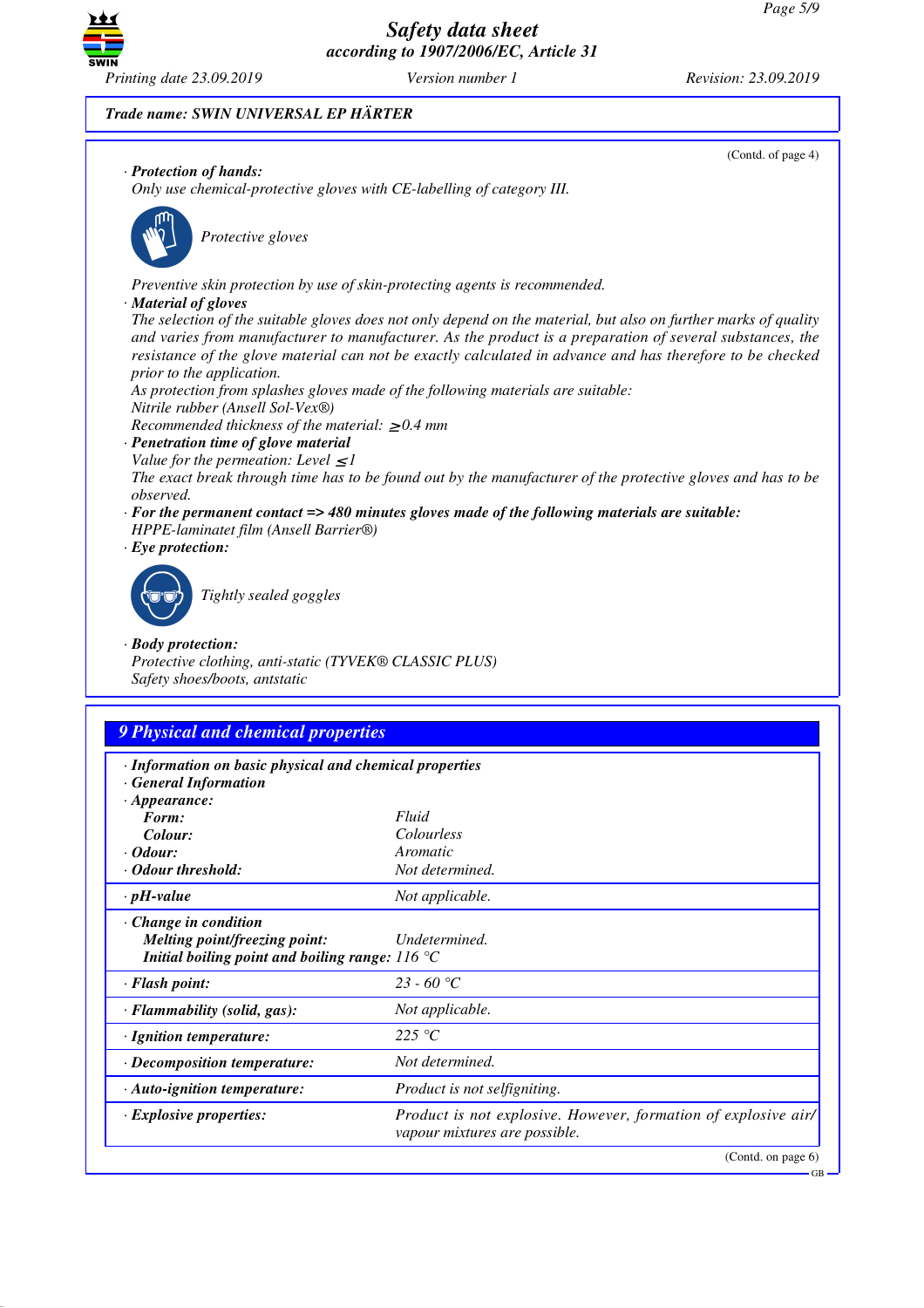

#### *Trade name: SWIN UNIVERSAL EP HÄRTER*

|                                           | (Contd. of page 5)                         |
|-------------------------------------------|--------------------------------------------|
| $\cdot$ Explosion limits:                 |                                            |
| Lower:                                    | $0.6$ Vol %                                |
| <b>Upper:</b>                             | $10.8$ Vol %                               |
| $\cdot$ Vapour pressure at 20 °C:         | $6.7$ hPa                                  |
| $\cdot$ Relative density                  | Not determined.                            |
| · Vapour density                          | Not determined.                            |
| $\cdot$ Evaporation rate                  | Not determined.                            |
| · Solubility in / Miscibility with        |                                            |
| water:                                    | Not miscible or difficult to mix.          |
| · Partition coefficient: n-octanol/water: | Not determined.                            |
| $\cdot$ Viscosity:                        |                                            |
| Dynamic:                                  | Not determined.                            |
| Kinematic at $20^{\circ}$ C:              | 11 s (DIN 53211/4)                         |
| $\cdot$ Other information                 | No further relevant information available. |

# *10 Stability and reactivity*

*· Reactivity No further relevant information available.*

*· Chemical stability*

*· Thermal decomposition / conditions to be avoided: No decomposition if used according to specifications.*

*· Possibility of hazardous reactions No dangerous reactions known.*

*· Conditions to avoid No further relevant information available.*

*· Incompatible materials: No further relevant information available.*

*· Hazardous decomposition products: No dangerous decomposition products known.*

## *11 Toxicological information*

*· Information on toxicological effects*

*· Acute toxicity Based on available data, the classification criteria are not met.*

| · LD/LC50 values relevant for classification:                                                    |      |                                                                                                  |                       |  |
|--------------------------------------------------------------------------------------------------|------|--------------------------------------------------------------------------------------------------|-----------------------|--|
| 1330-20-7 xylene                                                                                 |      |                                                                                                  |                       |  |
| Oral                                                                                             | LD50 | $4,300$ mg/kg (rat)                                                                              |                       |  |
| Dermal                                                                                           | LD50 | $2,000$ mg/kg (rabbit)                                                                           |                       |  |
| Hydrocarbons, C9, aromatics                                                                      |      |                                                                                                  |                       |  |
| Oral                                                                                             | LD50 | $>6,800$ mg/kg (rat)                                                                             |                       |  |
| Dermal                                                                                           | LD50 | $>3,400$ mg/kg (rab)                                                                             |                       |  |
|                                                                                                  |      | Inhalative $ LC50/4 h  > 10.2$ mg/l (rat)                                                        |                       |  |
| 112-57-2 3,6,9-triazaundecamethylenediamine                                                      |      |                                                                                                  |                       |  |
| Dermal                                                                                           | LD50 | 660 mg/kg (rabbit)                                                                               |                       |  |
| · Primary irritant effect:                                                                       |      |                                                                                                  |                       |  |
| · Skin corrosion/irritation                                                                      |      |                                                                                                  |                       |  |
| Causes skin irritation.                                                                          |      |                                                                                                  |                       |  |
| $\cdot$ Serious eye damage/irritation                                                            |      |                                                                                                  |                       |  |
| Causes serious eye damage.                                                                       |      |                                                                                                  |                       |  |
| · Respiratory or skin sensitisation                                                              |      |                                                                                                  |                       |  |
| May cause an allergic skin reaction.                                                             |      |                                                                                                  |                       |  |
| $\cdot$ CMR effects (carcinogenity, mutagenicity and toxicity for reproduction)                  |      |                                                                                                  |                       |  |
| $\cdot$ Germ cell mutagenicity Based on available data, the classification criteria are not met. |      |                                                                                                  |                       |  |
|                                                                                                  |      | $\cdot$ <b>Carcinogenicity</b> Based on available data, the classification criteria are not met. |                       |  |
| $\cdot$ Reproductive toxicity Based on available data, the classification criteria are not met.  |      |                                                                                                  |                       |  |
|                                                                                                  |      |                                                                                                  | $\sqrt{2}$ $\sqrt{1}$ |  |

(Contd. on page 7)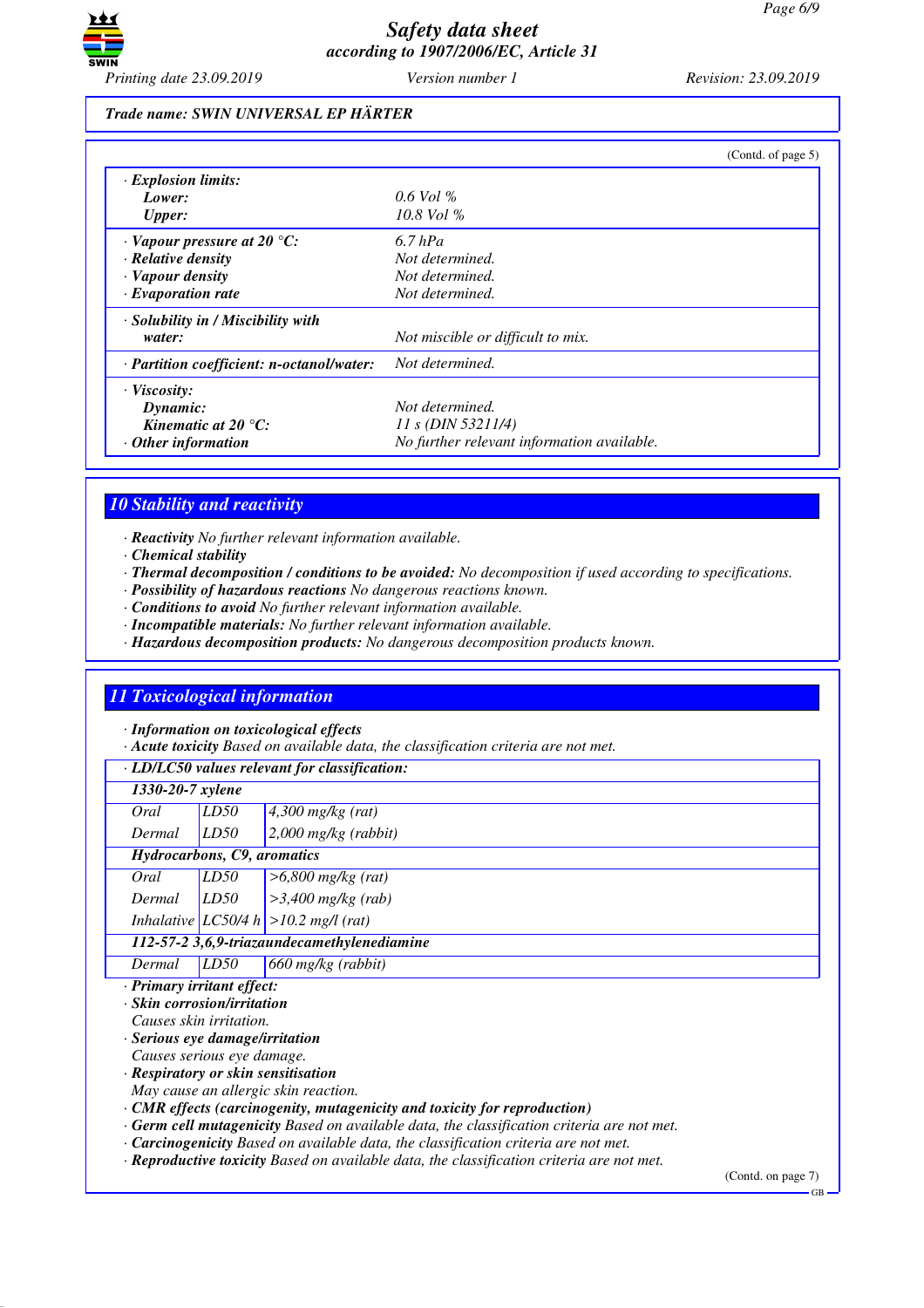

(Contd. of page 6)

#### *Trade name: SWIN UNIVERSAL EP HÄRTER*

- *· STOT-single exposure*
- *May cause respiratory irritation.*
- *· STOT-repeated exposure*
- *May cause damage to organs through prolonged or repeated exposure.*
- *· Aspiration hazard*
- *May be fatal if swallowed and enters airways.*

## *12 Ecological information*

- *· Toxicity*
- *· Aquatic toxicity: No further relevant information available.*
- *· Persistence and degradability No further relevant information available.*
- *· Behaviour in environmental systems:*
- *· Bioaccumulative potential No further relevant information available.*
- *· Mobility in soil No further relevant information available.*
- *· Ecotoxical effects:*
- *· Remark: Harmful to fish*
- *· Additional ecological information:*
- *· General notes:*
- *Water hazard class 2 (German Regulation) (Self-assessment): hazardous for water*
- *Do not allow product to reach ground water, water course or sewage system.*
- *Harmful to aquatic organisms*
- *· Results of PBT and vPvB assessment*
- *· PBT: Not applicable.*
- *· vPvB: Not applicable.*
- *· Other adverse effects No further relevant information available.*

### *13 Disposal considerations*

*· Waste treatment methods*

*· Recommendation*

*Must not be disposed together with household garbage. Do not allow product to reach sewage system.*

*· European waste catalogue*

| <i>08 00 00</i> | <b>WASTES FROM THE MANUFACTURE, FORMULATION, SUPPLY AND USE (MFSU) OF</b><br>COATINGS (PAINTS, VARNISHES AND VITREOUS ENAMELS), ADHESIVES, SEALANTS<br><b>AND PRINTING INKS</b> |
|-----------------|---------------------------------------------------------------------------------------------------------------------------------------------------------------------------------|
| 08 01 00        | wastes from MFSU and removal of paint and varnish                                                                                                                               |

*08 01 11\* waste paint and varnish containing organic solvents or other hazardous substances*

*· Uncleaned packaging:*

*15 00 00: WASTE PACKAGING; ABSORBENTS, WIPING CLOTHS, FILTER MATERIALS AND PROTECTIVE CLOTHING NOT OTHERWISE SPECIFIED*

*15 01 00: packaging (including separately collected municipal packaging waste)*

- *15 01 10\*: packaging containing residues of or contaminated by dangerous substances*
- *· Recommendation: Disposal must be made according to official regulations.*

| <b>14 Transport information</b>        |               |  |
|----------------------------------------|---------------|--|
| ⋅ UN-Number<br>$\cdot$ ADR, IMDG, IATA | <i>UN1263</i> |  |

*· ADR 1263 PAINT RELATED MATERIAL · IMDG, IATA PAINT RELATED MATERIAL*

(Contd. on page 8)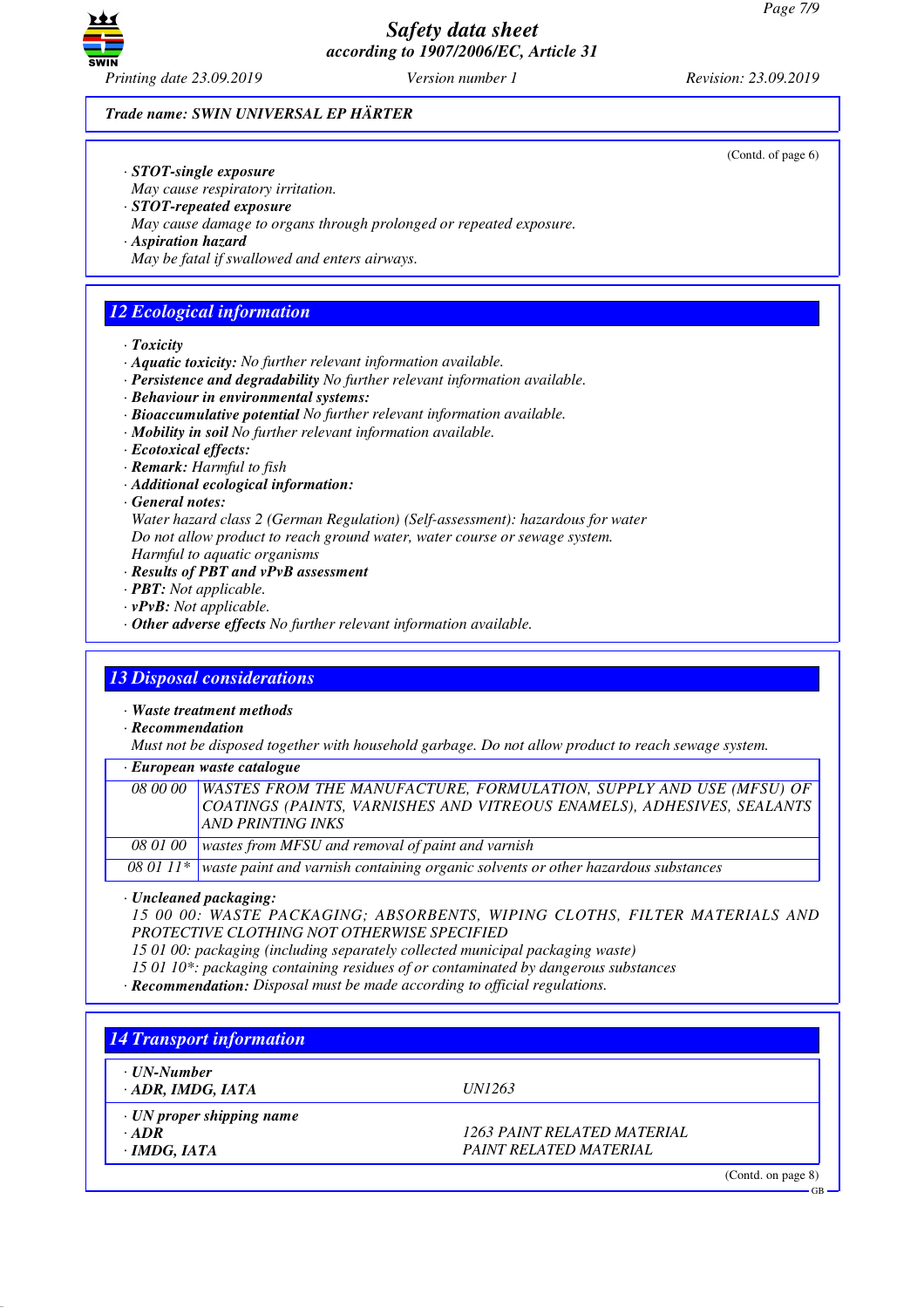

*Trade name: SWIN UNIVERSAL EP HÄRTER*

|                                                                     | (Contd. of page 7)                                     |
|---------------------------------------------------------------------|--------------------------------------------------------|
| · Transport hazard class(es)                                        |                                                        |
| · ADR, IMDG, IATA                                                   |                                                        |
|                                                                     |                                                        |
| $\cdot$ Class                                                       | 3 Flammable liquids.                                   |
| $\cdot$ Label                                                       | 3                                                      |
| · Packing group<br>· ADR, IMDG, IATA                                | III                                                    |
| · Environmental hazards:<br>$\cdot$ Marine pollutant:               | No                                                     |
| · Special precautions for user                                      | Warning: Flammable liquids.                            |
| · Danger code (Kemler):                                             | 30                                                     |
| · EMS Number:                                                       | $F-E,S-E$                                              |
| · Segregation groups<br>· Stowage Category                          | Alkalis<br>A                                           |
| · Transport in bulk according to Annex II of Marpol                 |                                                        |
| and the IBC Code                                                    | Not applicable.                                        |
| · Transport/Additional information:                                 |                                                        |
| $\cdot$ ADR                                                         |                                                        |
| $\cdot$ Limited quantities (LQ)                                     | 5L                                                     |
| $\cdot$ Excepted quantities (EQ)                                    | Code: El                                               |
|                                                                     | Maximum net quantity per inner packaging: 30 ml        |
|                                                                     | Maximum net quantity per outer packaging: 1000 ml<br>3 |
| · Transport category<br>· Tunnel restriction code                   | D/E                                                    |
|                                                                     |                                                        |
| · IMDG                                                              | 5L                                                     |
| $\cdot$ Limited quantities (LQ)<br>$\cdot$ Excepted quantities (EQ) | Code: E1                                               |
|                                                                     | Maximum net quantity per inner packaging: 30 ml        |
|                                                                     | Maximum net quantity per outer packaging: 1000 ml      |
| · UN "Model Regulation":                                            | UN 1263 PAINT RELATED MATERIAL, 3, III                 |
|                                                                     |                                                        |

# *15 Regulatory information*

*· Safety, health and environmental regulations/legislation specific for the substance or mixture*

- *· Directive 2012/18/EU*
- *· Named dangerous substances ANNEX I None of the ingredients is listed.*
- *· Seveso category P5c FLAMMABLE LIQUIDS*
- *· Qualifying quantity (tonnes) for the application of lower-tier requirements 5,000 t*
- *· Qualifying quantity (tonnes) for the application of upper-tier requirements 50,000 t*
- *· REGULATION (EC) No 1907/2006 ANNEX XVII Conditions of restriction: 3*
- *· Chemical safety assessment: A Chemical Safety Assessment has not been carried out.*

### *16 Other information*

*This information is based on our present knowledge. However, this shall not constitute a guarantee for any specific product features and shall not establish a legally valid contractual relationship.*

(Contd. on page 9)

GB